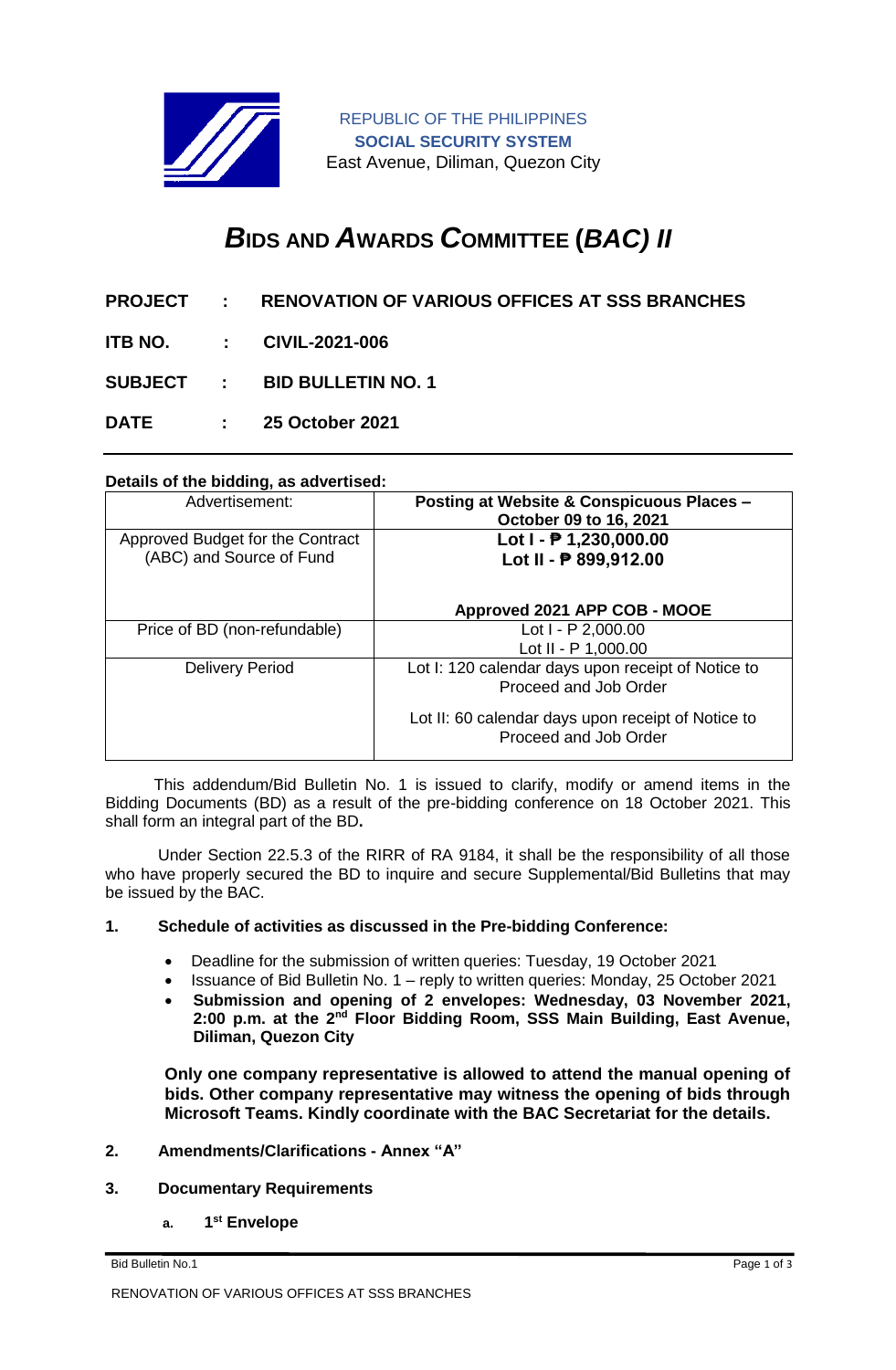- a.1 The following Eligibility requirements shall be applicable to any or all lots the bidder intends to participate:
	- a.1.1 PhilGEPS Certificate of Registration and membership. In case of uploaded document/s, which validity period had already expired, submit the updated document/s.
	- a.1.2 PCAB License and Registration

| License Category | C & D                   |
|------------------|-------------------------|
| Size Range       | Small B                 |
| Classification   | <b>General Building</b> |

- a.1.3 Statement of all its Ongoing Government and Private Contracts, including contracts awarded but not yet started, if any, whether similar or not similar in nature and complexity to the contract to be bid;
- a.1.4 JVA, in case of Joint Venture Class "B" Documents (Each partner of the joint venture shall submit the legal eligibility documents.

The submission of technical and financial eligibility documents by any of the joint venture partners constitutes compliance. Joint PCAB License must be submitted by the joint venture partners.

## a.1.4 Omnibus Sworn Statement (form supplied) **and a copy of the Authority to Notarized from the Notary Public**

- a.2 The following Technical and Financial documents shall be submitted on a per lot basis. Please indicate on the document the corresponding lot number the bidder intends to participate:
	- a.2.1 Statement of Single Largest Completed Contract (SLCC) similar to the project to be bid, **with supporting documents**, equivalent to at least **50% of the ABC per lot**, completed **within five (5) years** prior to the submission and opening of bids;

For this purpose, similar contracts shall refer to contracts Comprised of civil-architectural and electrical works as detailed in the Specifications and Bill of Quantities (BOQ) Form.

- a.2.2 NFCC Computation (form supplied)
- a.2.3 Bid Security (2% of the ABC for Cash or Manager's/Cashier's Check payable to SSS or Bank Draft of the ABC, 5% of the ABC for Surety Bond **or** Bid Securing Declaration – form supplied **and copy of Authority to Notarize from the Notary Public**).
- a.2.4 Technical Documents project requirements
	- Organizational Chart for the contract to be bid
	- List of contractor's key personnel with resume<br>• List of contractor's equipment with supporting
	- List of contractor's equipment with supporting documents

.